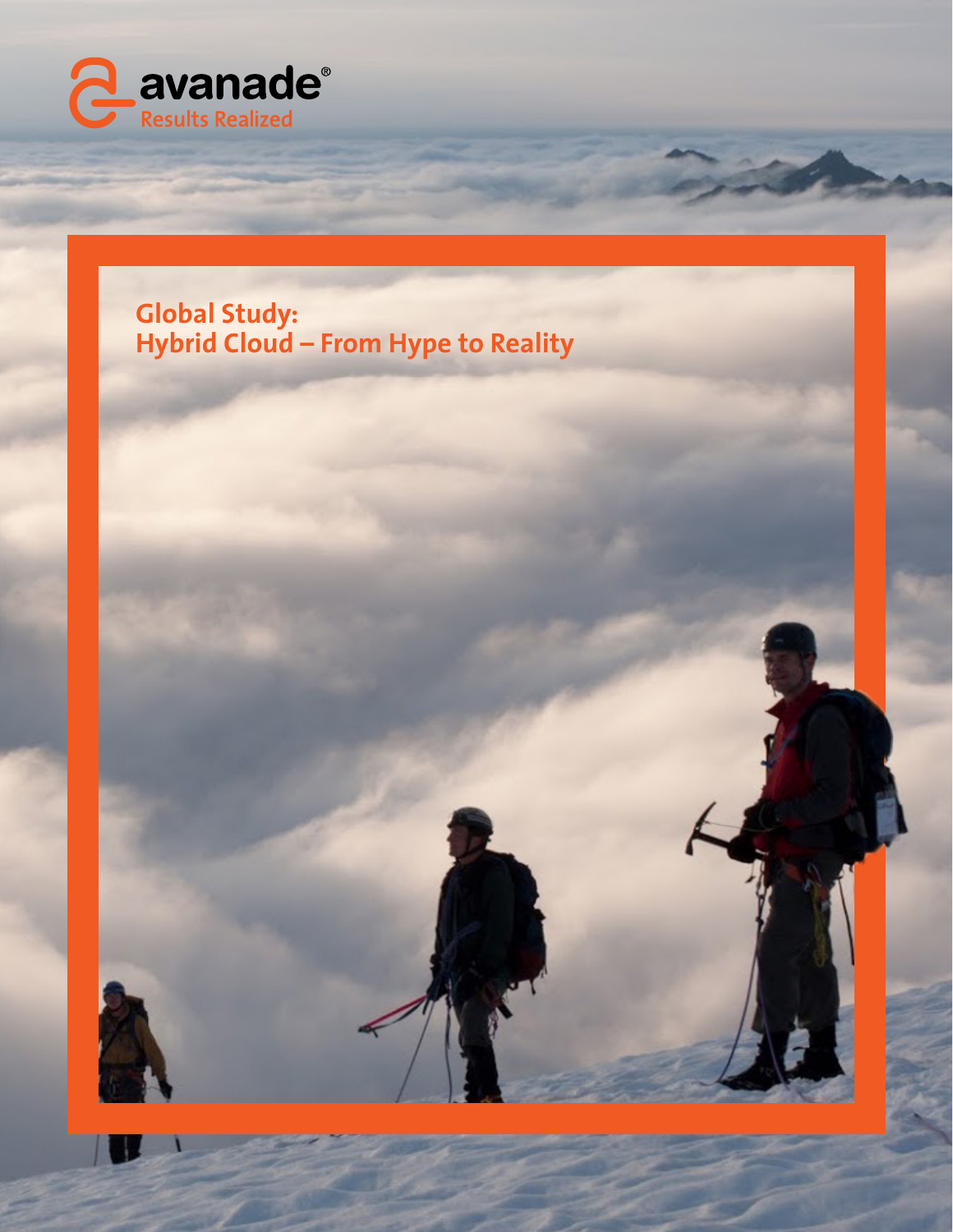#### **Executive summary**

Technology has gained critical mass in enterprises in several ways. Historically the IT department, with clear orders and budget from the CIO, would buy, deploy and strictly control any technology used by employees. Then the "[Consumerization of IT"](http://www.avanade.com/en-us/approach/research/Pages/it-without-boundaries.aspx) brought consumer technologies into the workplace that were cheaper, more mobile and easier to manage, and the era of BYOD (Bring Your Own Device) began.

#### *What Exactly is Hybrid Cloud?*

*The U.S. National Institute of Standards and Technology defines hybrid cloud as being composed of two or more distinct cloud infrastructures (public, private or community) that remain unique entities, but are bound together by technology enabling data and application portability.*

Now we see a third pattern of technology adoption in the enterprise, this time driven by C-level executives. These executives, who are outside of IT, [manage up to 37 percent of](http://www.avanade.com/en-us/approach/research/Pages/it-without-boundaries.aspx)  [technology budgets](http://www.avanade.com/en-us/approach/research/Pages/it-without-boundaries.aspx) and they aren't concerned with controlling technology use or managing their own personal technologies. They are, however, focused on championing select new technologies, which they believe offer a competitive advantage and help their organization focus on issues that are core to growing the business and improving the customer experience.

Our research shows hybrid cloud falls squarely in this last adoption pattern. Indeed, new data shows C-suite optimism is propelling hybrid cloud adoption toward a tipping point in the next three years.

Avanade's "Hybrid Cloud: From Hype to Reality," a global study of 1,000 C-level executives, business unit leaders and IT decision-makers, shows that businesses of all sizes, in all geographies, claim interest in adoption of hybrid cloud. However, there is much confusion about the potential that hybrid cloud solutions offer, and the approach needed to make this aspiration a reality. Despite the confusion, companies are overwhelmingly optimistic about the promise of hybrid cloud and its strategic value to the business, with 69 percent of respondents believing that it should be one of the biggest areas of focus for their company in 2015.

Key findings from the research include:

- **• Companies the world over expect that a majority of their applications and services will be deployed in a hybrid cloud environment within three years.**
- **• Within that same timeframe, an overwhelming majority of companies indicate that they would move some of their most critical business applications – data and analytics, office applications and customer-facing services – to a hybrid cloud solution.**

But that doesn't mean the road to get there will be easy. Companies will need to confront a number of barriers to adoption, including security and privacy concerns as well as costs and skills needed to implement. Most importantly, companies will need to shift away from using cloud solutions reactively, and instead develop a strategy that enables them to tap into the speed, scale and efficiency that cloud can offer.

For IT professionals globally, playing a key role in developing a hybrid cloud strategy represents an opportunity to align with C-level strategic priorities. Hybrid cloud's inherent flexibility and ability to be customized to an organization's unique requirements will give IT a better control point to guide enterprise adoption of cloud services – and in doing so, provide greater value for the business.

Read on for a full analysis of the findings from Avanade's global study.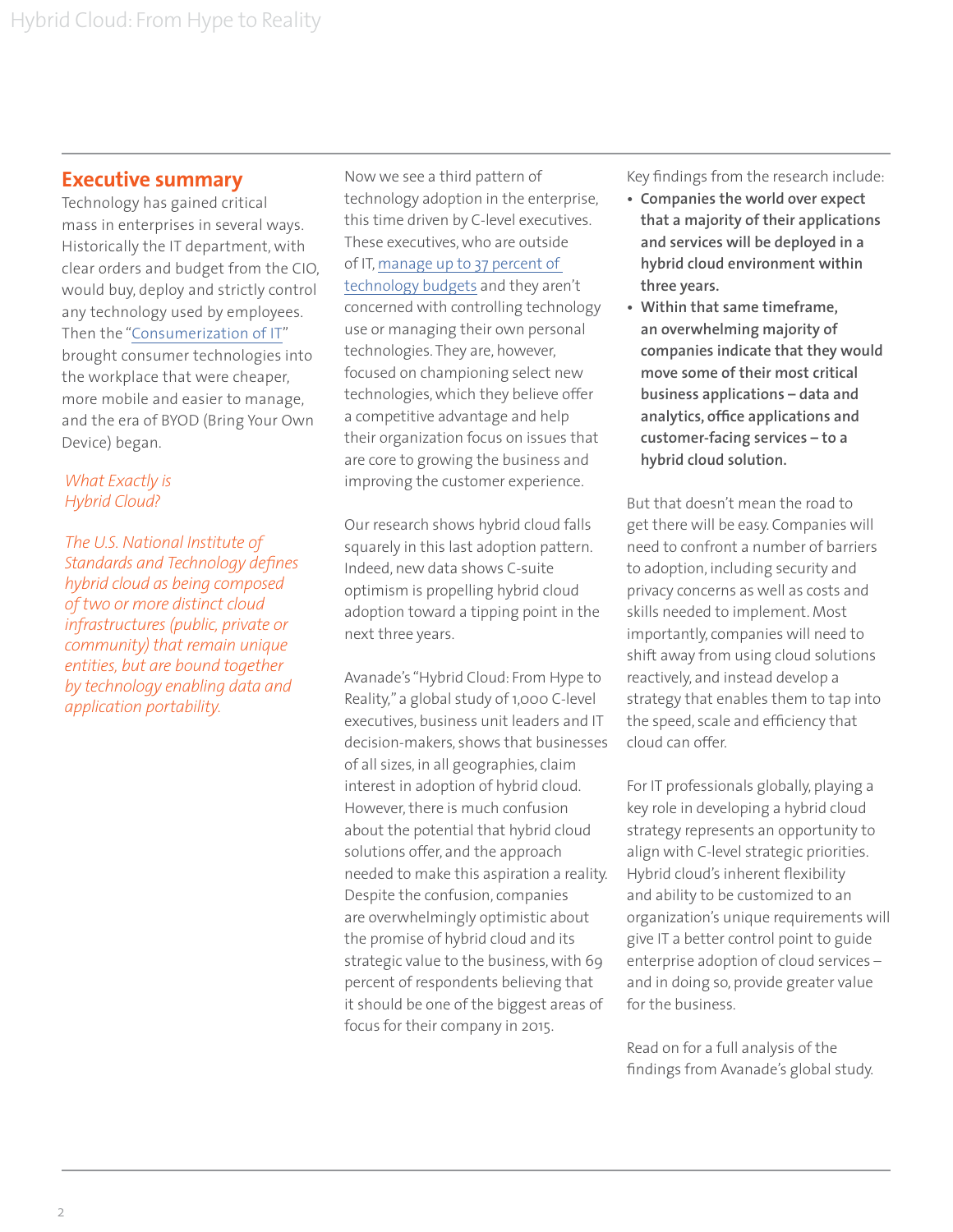*75 percent of respondents in the C-suite agree that implementing a hybrid cloud strategy should be one of their biggest areas of focus in 2015.* 

#### **Highlights**

Avanade's global study, "Hybrid Cloud: From Hype to Reality" shows that C-level executives have strong interest in, and adoption plans for, hybrid cloud in the next one to three years. And other respondents – business managers and IT decisionmakers – overwhelmingly agree that hybrid cloud will be a focus for their companies in 2015. Even though the journey to hybrid cloud has potential barriers in costs, control and security, hybrid cloud offers IT departments and business managers the opportunity to pursue business advantage, drive growth, and perhaps most importantly, align their operations with the strategic priorities defined by the C-suite.

## **Tipping point for hybrid cloud adoption**

Public cloud has historically been adopted by lines of business and end users rather than implemented as a strategic IT initiative. However, with hybrid cloud, interest and adoption appear to be driven in particular by C-suite optimism:

- 72 percent of C-level respondents say they'd be likely to adopt a hybrid cloud solution within the next three years. This planned adoption rate for C-level executives is 14 percentage points higher than that of IT leaders.
- 76 percent agree that in the same timeframe, more critical applications for their businesses – including data and analytics, office applications and customer-facing services – will be hosted on hybrid cloud than on public cloud services.

More broadly across the organization, 65 percent of companies would downsize all their data centers *tomorrow* in favor of public or hybrid cloud-based solutions if this were possible.

At the same time, there continues to be much confusion about the real potential that hybrid cloud offers. When presented with a list of four factual statements about hybrid cloud, more than half (55 percent) of C-level executives, business unit leaders and IT decision-makers were unable to identify all the basic attributes of hybrid cloud. Even IT decision-makers, who should be closest to the issue, are confused. So what are the most misunderstood facts about hybrid clouds among all stakeholders?

- 65 percent didn't know that hybrid cloud provides the ability to burst (scale up and down) as needed.
- 61 percent didn't know that hybrid cloud can include multiple public clouds, enabling the placement of workloads on the lowest-priced cloud solution.
- 54 percent didn't know that hybrid cloud includes distinct public and private clouds.

### **Real or perceived security and privacy concerns**

When cloud computing was introduced, companies took time to adjust. Many were confused about what the cloud was, and whether or not they could trust it. As hybrid hype becomes a business reality, what are the likely challenges on the road to hybrid?

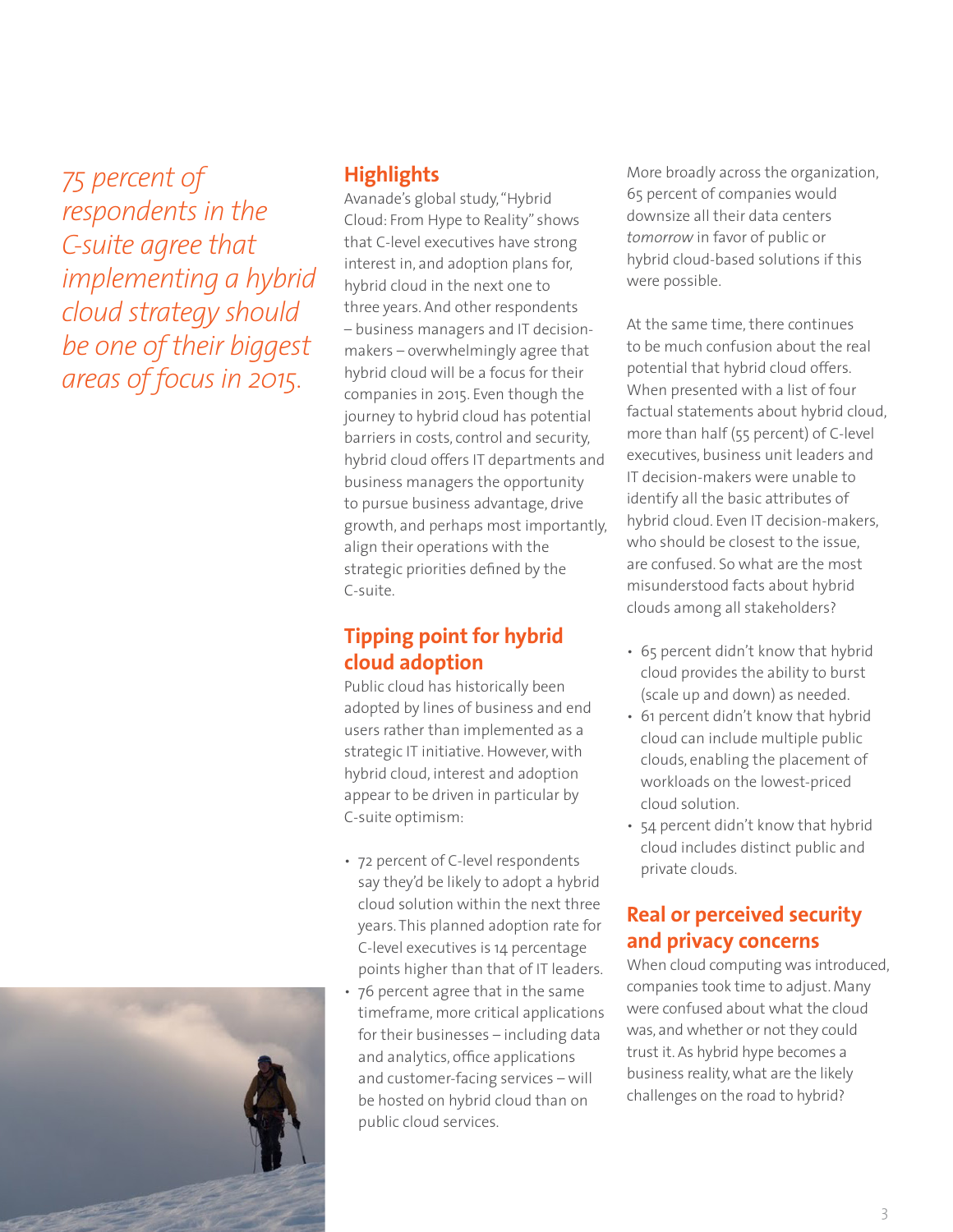Whether real or perceived, security and privacy concerns are the biggest barriers to adoption and implementation of cloud solutions today. More than half (53 percent) of respondents see security as a barrier to implementation of hybrid cloud. However, while many companies have their reservations, confidence in cloud security is growing rapidly. In fact, 60 percent of respondents admit that public cloud solutions are more secure now than they were three years ago. And when asked which was more secure for hosting their company's applications and data, 61 percent named cloud-based or some combination of cloud-based solutions, over on-site data centers.

In reality, because hybrid cloud is inherently flexible and customizable to an organization's requirements, it may in fact better mitigate security concerns and other issues that are slowing adoption and implementation.

#### **Potential to generate competitive advantage if the organization is ready**

Despite concerns about the barriers to implementation, organizations and the C-suite in particular—are optimistic about the promise of hybrid cloud and its ability to differentiate them from the competition. Consider, for instance, that 77 percent of C-level leaders believe hybrid cloud will give them a competitive advantage and 76 percent believe it will allow them to focus on core growth opportunities. Three-quarters (75 percent) of respondents in the C-suite agree that implementing a hybrid cloud strategy should be one of their biggest areas of focus in 2015.

More than one-third of respondents (39 percent) indicate that customization and flexibility were advantages of hybrid cloud over publiconly cloud, with nearly half (47 percent) of C-level respondents recognizing this benefit. Improved security (cited by 38 percent) and improved user experience (29 percent) were also acknowledged as significant advantages of hybrid cloud over public-only models.

At the same time, there are differing views on organizational readiness including the lack of a strategic adoption plan. In fact, 58 percent of respondents currently do not have a hybrid cloud strategy in place. But there's more. Even those companies with a hybrid cloud strategy don't have defined steps for implementing cloud-native applications (73 percent), application migration (64 percent) or even a cloud management platform (63 percent).

#### **Empowering IT departments**

The C-level optimism that's driving interest and adoption of hybrid cloud also offers a unique opportunity for IT professionals. Avanade's April 2014 [IT Without Boundaries](http://www.avanade.com/en-us/services/it-without-boundaries/pages/it-without-boundaries.aspx) report showed technology budgets and decision-making migrating away from IT departments and IT taking on new roles in the enterprise. In an increasingly digital world, companies now expect IT to look inside and outside the organization to identify new innovative technologies that will enable better business results.

Hybrid cloud is no different. Today, most companies are not yet developing applications to truly leverage cloudnative capabilities. Indeed, 71 percent of companies are simply using the cloud infrastructure to run existing applications. IT professionals therefore have an opportunity to align themselves more closely with their organizations' strategic priorities and help their organizations realize the true benefits of cloud solutions.

*A majority of respondents admit that public cloud solutions are more secure now than they were three years ago*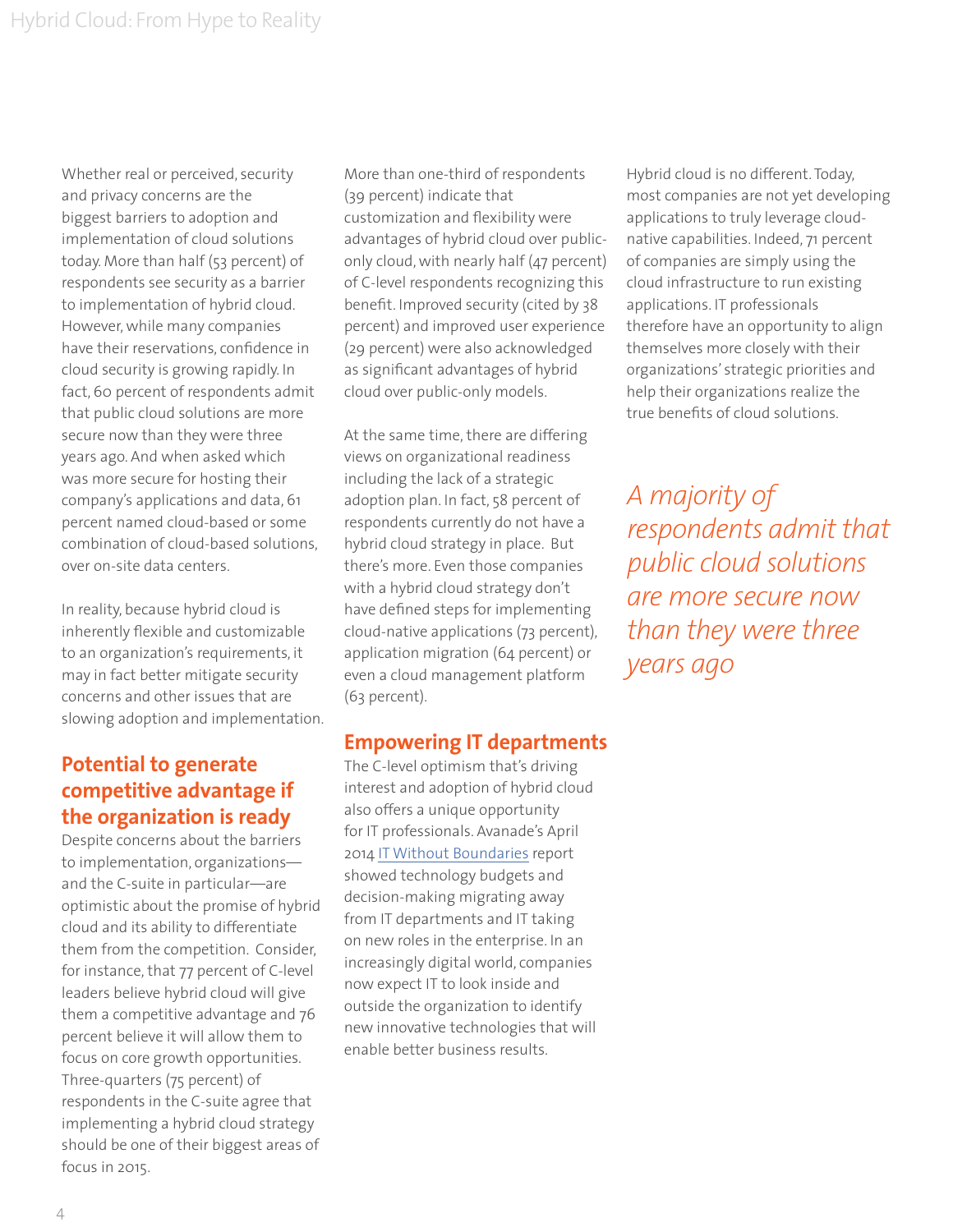#### **Views from an IT adviser**

It's clear that cloud computing continues to disrupt and transform the way organizations work in the digital world.

Avanade believes that with improvements in security and privacy over the last three years, hybrid cloud is now poised to move from hype to reality, offering companies a competitive advantage that better positions their organizations to grow in the future.

There is much to be done of course. Confusion remains about the true potential of hybrid cloud; most companies have not yet developed a hybrid cloud strategy; and many are simply using the cloud infrastructure to run existing applications.

Using the building blocks of cloud today including Microsoft Office 365 and Azure, Avanade can help organizations build a hybrid cloud strategy for tomorrow, which will provide the speed, scale and efficiency needed to become a digital business. Find out more about Avanade's cloud story [here.](www.avanade.com/hybridcloud)

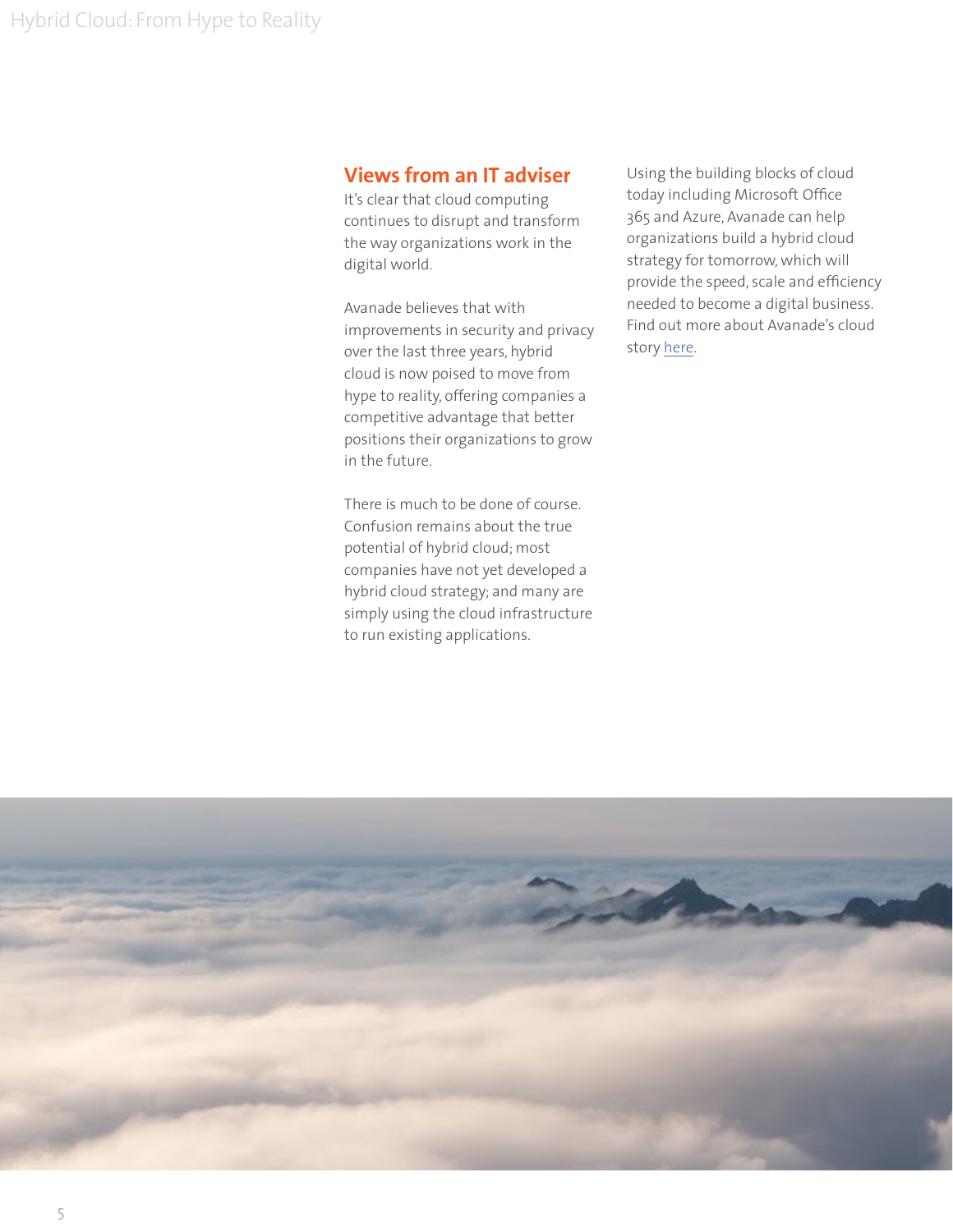# **TWEET THIS!**

#### **Key findings from Avanade's global study "Hybrid Cloud: From Hype to Reality" included the following:**

| <b>Click to tweet</b> | 69 percent of executives believe<br>that hybrid cloud should be one of<br>the biggest areas of focus for their<br>company in 2015. C-level executives<br>lead this charge with 75 percent calling<br>it a focus area in 2015. |
|-----------------------|-------------------------------------------------------------------------------------------------------------------------------------------------------------------------------------------------------------------------------|
| <b>Click to tweet</b> | 73 percent agree that adopting a<br>hybrid cloud solution will give their<br>organization an edge over competitors.                                                                                                           |
| <b>Click to tweet</b> | 71 percent of companies are simply<br>using their cloud infrastructure to<br>run existing applications, meaning<br>that they are not realizing the speed,<br>scale and efficiencies that cloud<br>solutions offer.            |
| <b>Click to tweet</b> | Confidence in cloud security is growing<br>rapidly. 60 percent of respondents<br>agree that public cloud solutions are<br>more secure than they were three                                                                    |

years ago.

#### **Survey Methodology**

The Avanade research was conducted by Wakefield Research (www. wakefieldresearch.com) as an online survey to 1,000 C-level executives, business unit leaders and IT decisionmakers in the following countries: 55 interviews in Australia, 20 interviews in Belgium, 100 interviews in Brazil, 100 interviews in Canada, 30 interviews in China, 20 interviews in Denmark, 20 interviews in Finland, 100 interviews in France, 100 interviews in Germany, 50 interviews in Italy, 30 interviews in Japan, 45 interviews in Malaysia, 20 interviews in the Netherlands, 20 interviews in Norway, 60 interviews in Singapore, 20 interviews in South Africa, 40 interviews in Spain, 20 interviews in Sweden, 10 interviews in Switzerland, 40 interviews in the United Kingdom, and 100 interviews in the United States. The survey was conducted between October 8 and 23, 2014 using an email invitation and an online survey.

Results of any sample are subject to sampling variation. The magnitude of the variation is measurable and is affected by the number of interviews and the level of the percentages expressing the results. For the interviews conducted in this particular study, the chances are 95 in 100 that a survey result does not vary, plus or minus, by more than 3.1 percentage points for the total sample from the result that would be obtained if interviews had been conducted with all persons in this universe represented by the sample.